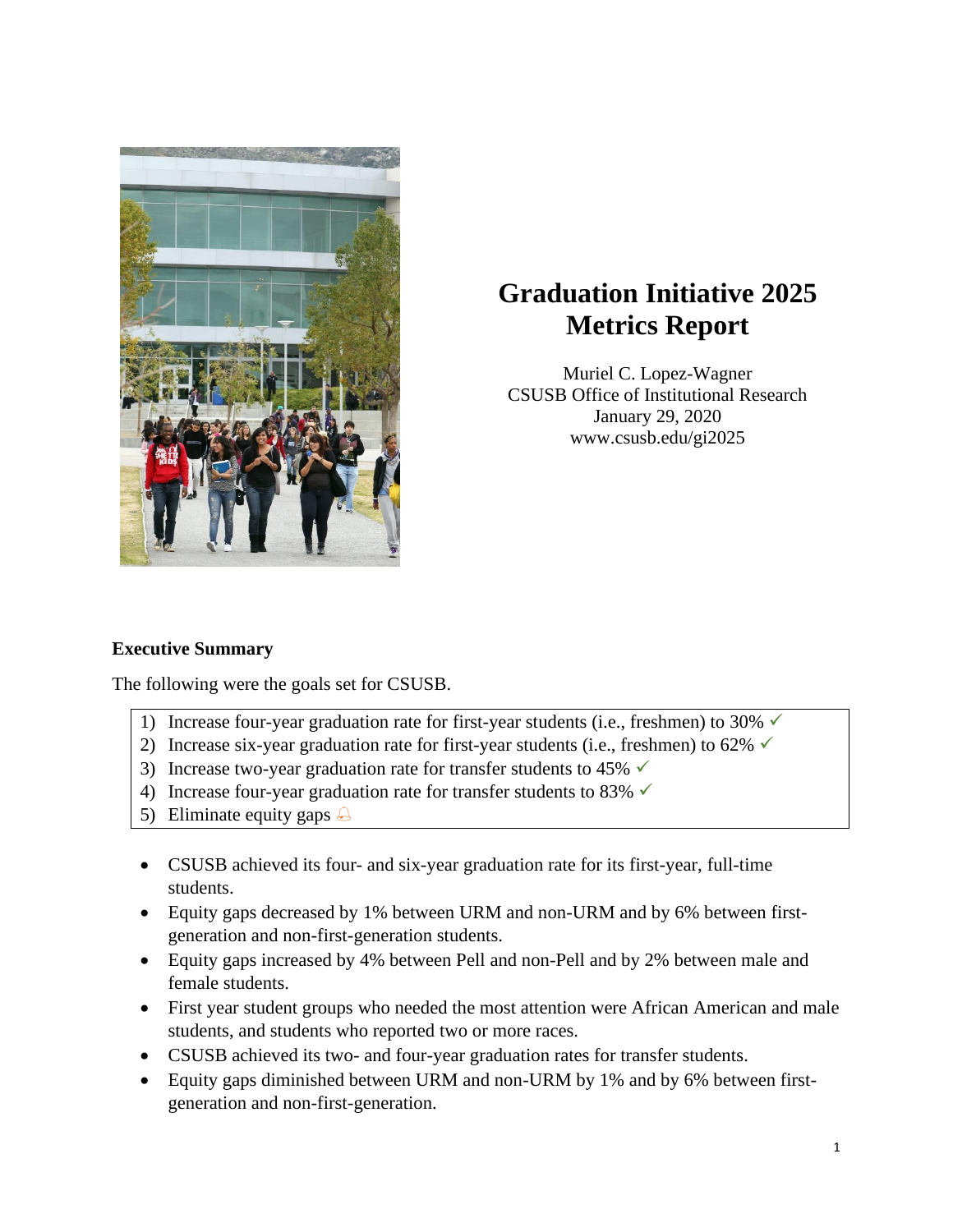- Equity gaps widened by 4% between Pell and non-Pell and by 2% between male and female students.
- Transfer students who needed the most attention were African American and Asian students, and those who reported two or more races.
- Recommendations included applying a cohort model in addressing specific student groups specifically Fall 2016 (four-year) and Fall 2014 (six-year) for first-year students and Fall 2018 (two-year) and Fall 2016 (four-year) for transfer students.
- Student groups who might need targeted interventions were first-year African American and male students, and students who reported two or more races. For transfer students, they were African American and Asian students, and those who reported two or more races.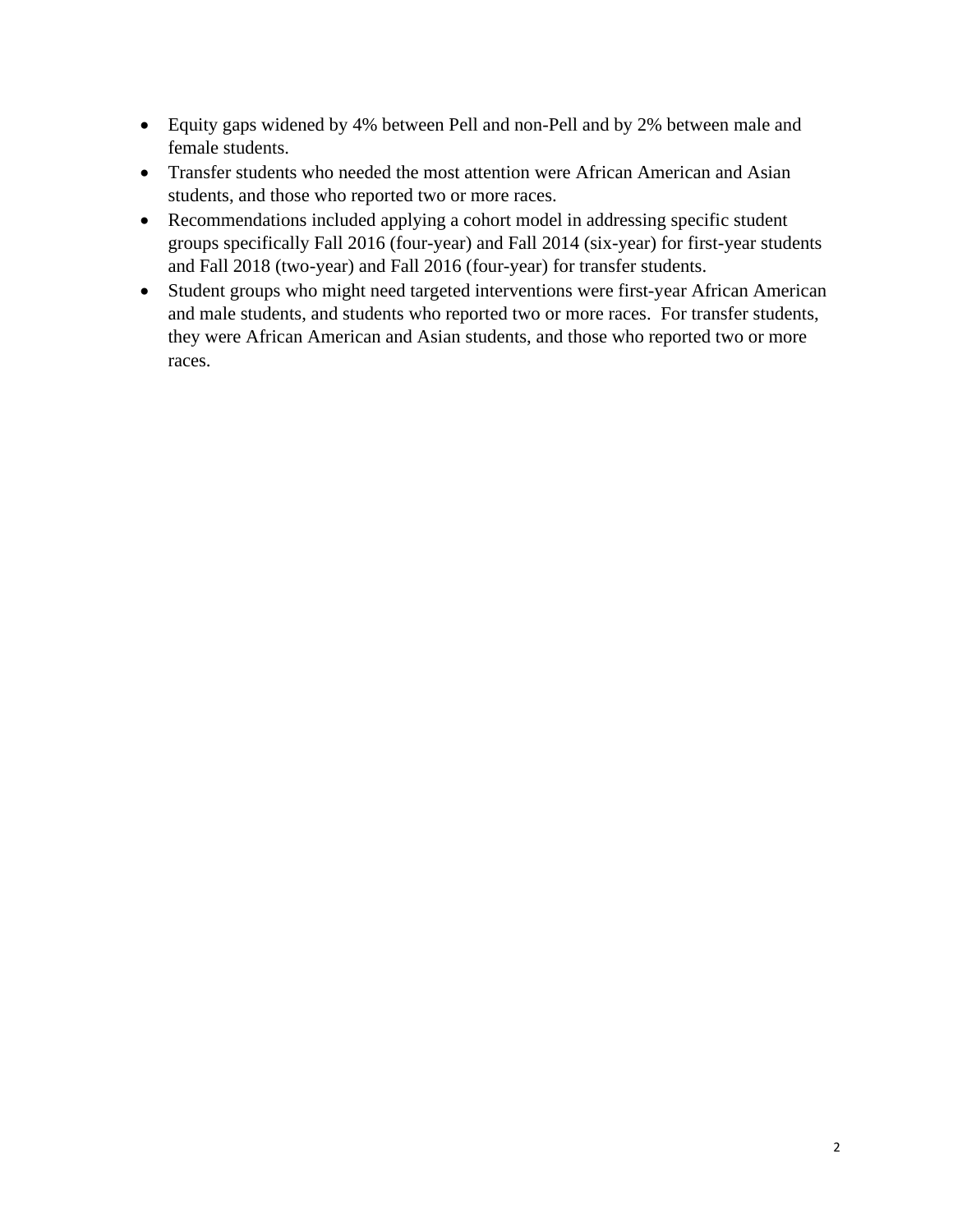# **Action Taken in 2018-19**

These are brief examples of efforts from the divisions of Academic Affairs and Student Affairs:

Academic Preparation:

• Expanding Supplemental Instruction to include offerings for three additional academic departments and five additional courses.

• Implementation of embedded tutoring: All mathematics courses for Coyote First Step program (CSUSB early start program for Category III & IV First Time Freshmen).

Implementation of a "freshman seminar" type course in the Coyote First Step Program featuring topics such an advising, study skills and campus involvement. Course was cofacilitated utilizing student mentors from the CSUSB Student Mentoring Program.

• CSUSB's Undocumented Student Success Center has implemented tutoring services and a mentoring component.

Enrollment Management:

• In cooperation with the six academic colleges at CSUSB a total of 14 additional professional academic advisors, two retention specialists and an EAB campus coordinator were hired, trained and deployed.

• Messaging at Summer 2019 SOAR (new student orientation) and during academic advising about full load vs. full time. Pushed message of 45/year and 15 per term.

• Ran comprehensive advising campaigns for "momentum year" (based on literature by Complete College America) encouraging completion of basic skills courses, 45 units and choosing a major by the end of the first year.

• Progress report campaigns were run by Athletics, EOP, Sail (TRIO program), and the graduation and retention specialists in an effort to create early intervention in historically high DFWI rate courses.

• During the spring of 2019, CSUSB's Associated Students, Inc. (ASI) engaged with more than 2,300 students to actively market enrollment for the summer of 2019 to promote summer classes and students' timely progress toward graduation.

Financial Support:

• Professional Development funding for students of color through the Student African American Brotherhood and Student African American Sisterhood conferences.

Scholarships for educational supplies including text books for SAIL and EOP students.

• An Emergency Assistance Fund was created utilizing foundational moneys in order to better meet student basic needs (emergency housing, food and etc.).

The university hired over 150 student employees serving as peer advisors, peer mentors, supplemental instructors, tutors, peer ambassadors and student assistants.

• The Associated Students, Inc. (ASI) altered their scholarship policy to ensure funds would be available to all students that paid an ASI fee. International students and undocumented students did not have access to these funds prior to this alteration, as a FAFSA application was required.

• ASI increased student wages by 7% and the number of students employed by 30%, easing the financial cost of attendance.

Student Engagement & Well-being: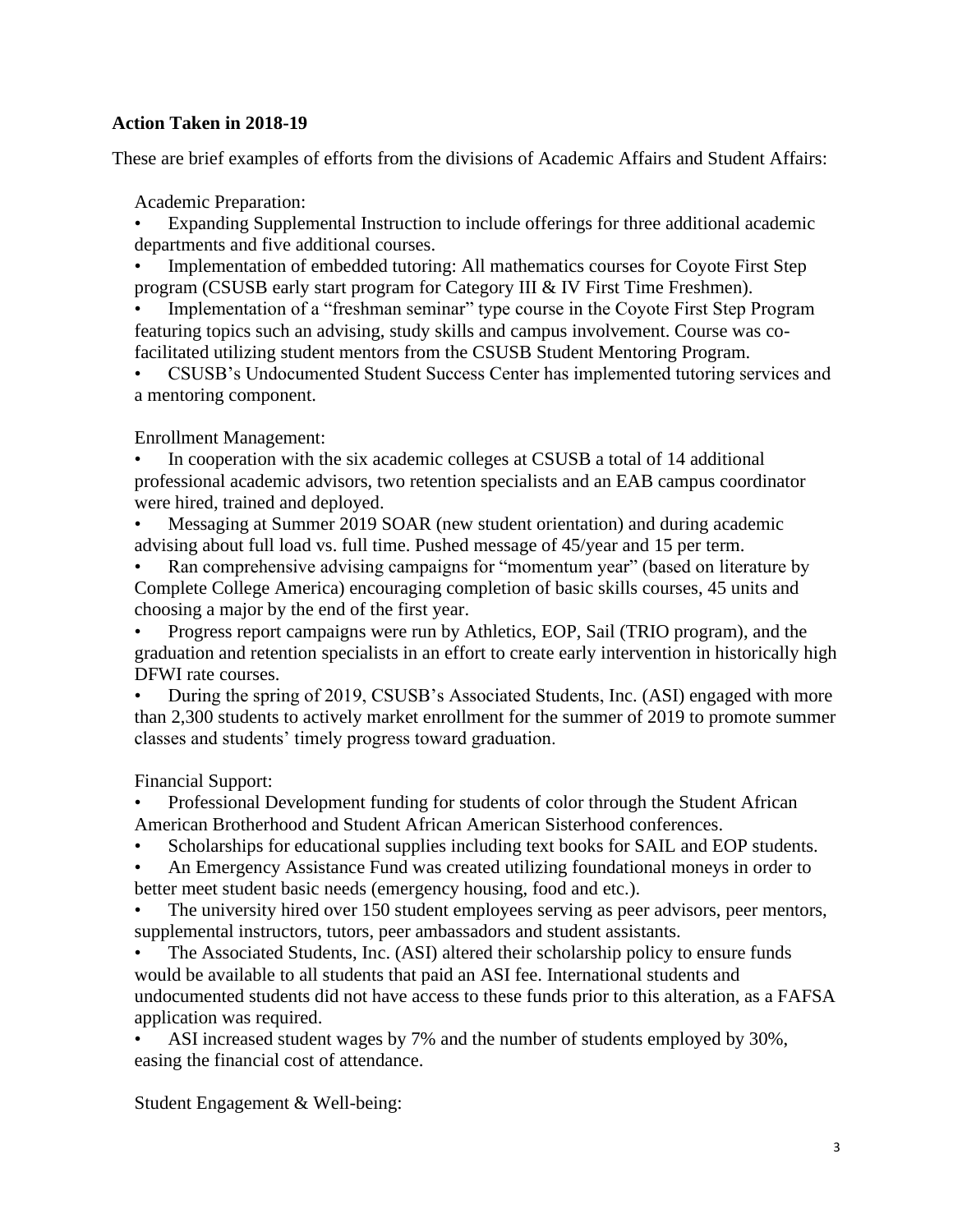• A Second Year Mentoring program focusing on college to career connections was designed and launched. Students in the program are assigned a peer mentor to assist them with campus resources, career exploration and leadership development.

• Due to a joint task force on African American student retention at CSUSB, the Pan African College Scholars Program was developed and implemented this year. In this program Pan-African/African American students receive holistic academic and career advising, cultural awareness/exposure, professional development and advocacy.

• The Santos Manuel Student Union houses the university's Cross-Cultural Center and separate affinity centers that serve Latinx, Pan African, Asian & Pacific-Islander, Native American, and LGBTQ students, which provide safe spaces for students to gather & find community, while also working collaboratively to develop and deliver cultural programming.

• Significant investment was made in both The Obershaw DEN and the Palm Desert Campus' Food Pantry. These investments included the hiring of a full-time Basic Needs Coordinator, seven student staff members, in-kind support from various areas on campus, numerous campus-wide and smaller food drives, as well as solicitation of monetary investments from both on- and off-campus donors to support on-going efforts.

• The Department of Housing and Residential Education addressed student housing insecurity by providing emergency housing to 25 CSUSB students for a total of 464 days. The average length of stay for emergency residents was 18 days; the minimum stay was two days; and the maximum was 39. All students worked with Housing, the CARE team, campus, and community resources to transition to a stable housing environment.

The CARE team responded to 231 referrals during 2018-2019. Of these, 72 referrals were for mental health concerns, 74 were for general health and wellbeing concerns, 8 were for food insecurity, and 29 were for housing insecurity. Research conducted by the CSU Chancellor's Office demonstrates that students who are able to resolve challenges involving Basic Needs are more likely to persist.

The campus chartered more than 160 clubs and processed 3,700 student-led events through the new event process on Coyote Connection.

The university launched a new signature event called Engagement Expo, which encourages students to find leadership positions on campus through student employment, assisting faculty members through research or involvement with a student organization.

Data-driven Decision Making:

• Matched sample dashboards for EOP, Honors, Sail and undeclared students

• Developing a comprehensive assessment plan for all of the departments within the Office of Undergraduate Studies

- Utilizing Institutional Research Dashboards to inform advising campaigns
- Preloading of courses for new students
- Cross-divisional partnerships on data accessibility and alignment with student campaigns

• Implemented a system to track high impact practices in curricular and co-curricular activities

Administrative Barriers:

• Priority Registration: Registration priority now exists for mandated (SSD, MILT, GNLF, NOTE & ATHL) groups first and then by priority within the class level.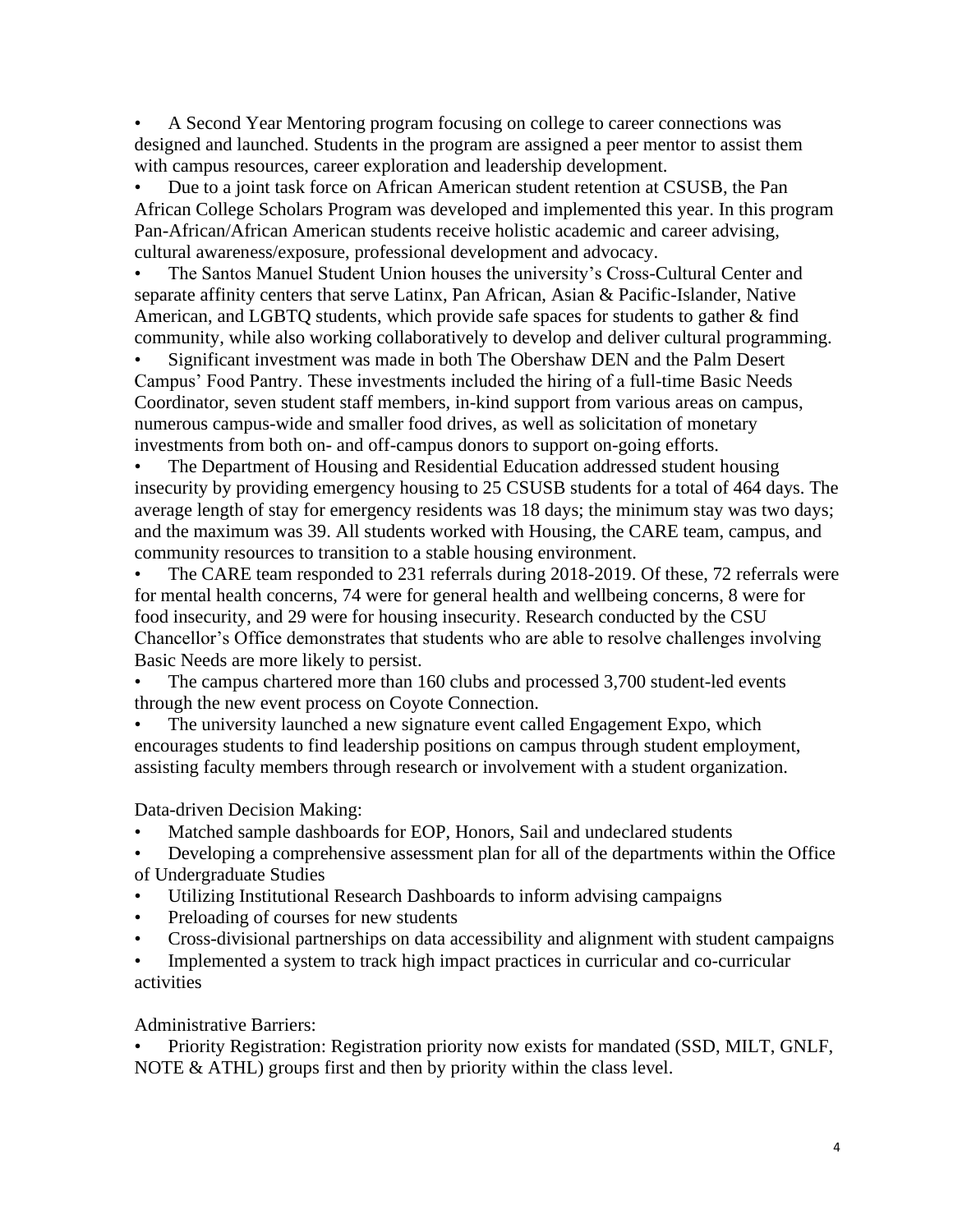• Course Repeats: Students must now receive special permission to take a class more than two times (previously was three times).

• Assigned Advisors: In August of 2019 every current student was given an assigned professional academic advisor. The advisors were assigned through PeopleSoft and the EAB platform. Students can now see who their advisor is while logged onto the My Coyote portal.

Equity gaps were addressed using a three-pronged approach consisting of 1) advising, 2) academic support and 3) customized student services. In advising data driven campaigns were engineered around student completion and graduation. Campaigns consisted of progress reports for early intervention and graduation check campaigns for completion. Academic support was offered utilizing supplemental instruction, tutoring and mentoring to target students in historically high DFWI courses and majors. Students were offered customized services through EOP, Sail, Honors and the 2- and 4-year pledge programs on campus.

#### **First-Year Students Results**

**Four-Year Graduation Rate.** Goal 1 sets the four-year graduation rate target at 30% for first-year, full-time students (i.e., first-time, full-time freshmen). This goal is the steepest and most difficult to achieve because historical four-year graduation rate for CSUSB first-year students has been below 10% for many years in the past.

Figure 1 shows the latest Fall 2015 cohort exceeded the predicted rate of 17.8% and reached 19% just as previous cohorts exceeded their targets. From this result, CSUSB continues to be on track in achieving this goal. To maintain this positive trend for the next Fall 2016 cohort, that group is anticipated to surpass the 19.8% mark by the end of summer 2020. The current challenge CSUSB is facing is the ability to sustain an increase each year until 30% is reached by the last cohort of Fall 2021 expected to graduate in 2025.

**Six-Year Graduation Rate.** Goal 2 specifies the six-year graduation rate target for firstyear, full-time student at 62%. So far, the latest cohort of Fall 2013 surpassed the predicted rate of 54.6% by a sliver and reached an actual rate 55%. This continues to be a positive trend towards the 2025 goal. The next cohort of Fall 2014 is anticipated to stay above the 55.8% mark if we were to stay on track for 2025.

The co-occurrence of semester conversion may pose a challenge for our campus due to the shortened summer 2020 term as our campus converts to semester by fall 2020. At this time, advising and semester conversion awareness for our campus community have been implemented for at least three years now which has resulted in students showing the highest average load and largest number of graduation checks to date. The challenge lies in the continuation of strong progress to degree after the semester conversion occurs and into 2025.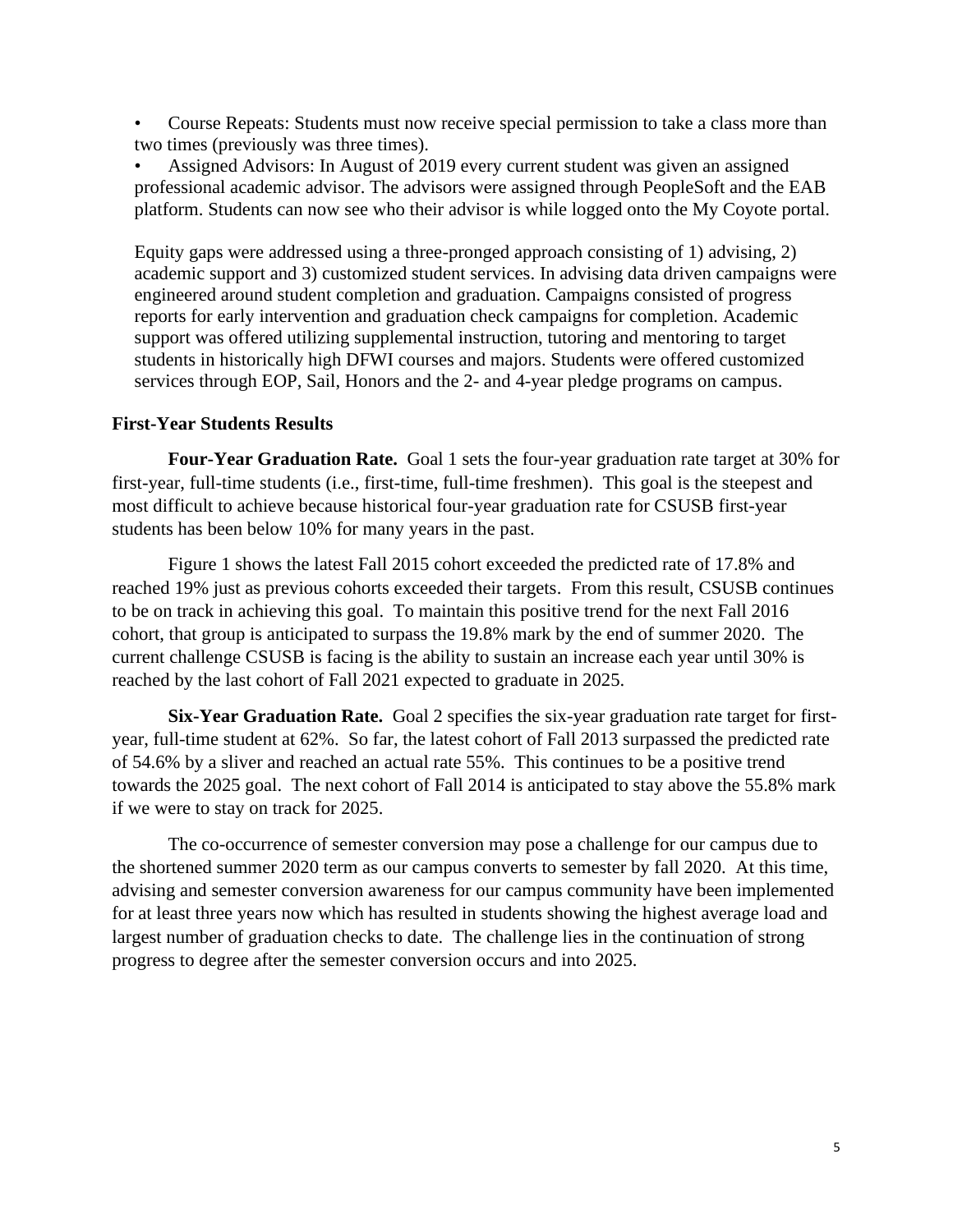



Full-time/First-time Freshmen Graduation Rates and Targets

## **Transfers**

**Two-Year Graduation Rate.** The GI2025 definition of a transfer student is a new sophomore, junior, or senior student transferring from a California Community College. This excludes out-of-state students and those coming in as new, transfer freshmen. According to Goal 3, the two-year graduation rate goal for new transfer students is 45% by 2025. In Figure 2, results show that the latest cohort of Fall 2017 surpassed its predicted rate of 35.3% and reached 44% which is the highest two-year graduation rate for transfers at CSUSB. It would appear that this group of students is already close to achieving the 2025 target.

**Four-Year Graduation Rate.** Goal 4 refers to the four-year graduation rate of transfer students which was set at 83% by 2025. The latest cohort of Fall 2015 also exceeded our expectations of 77.3% by a sliver and reached 78%.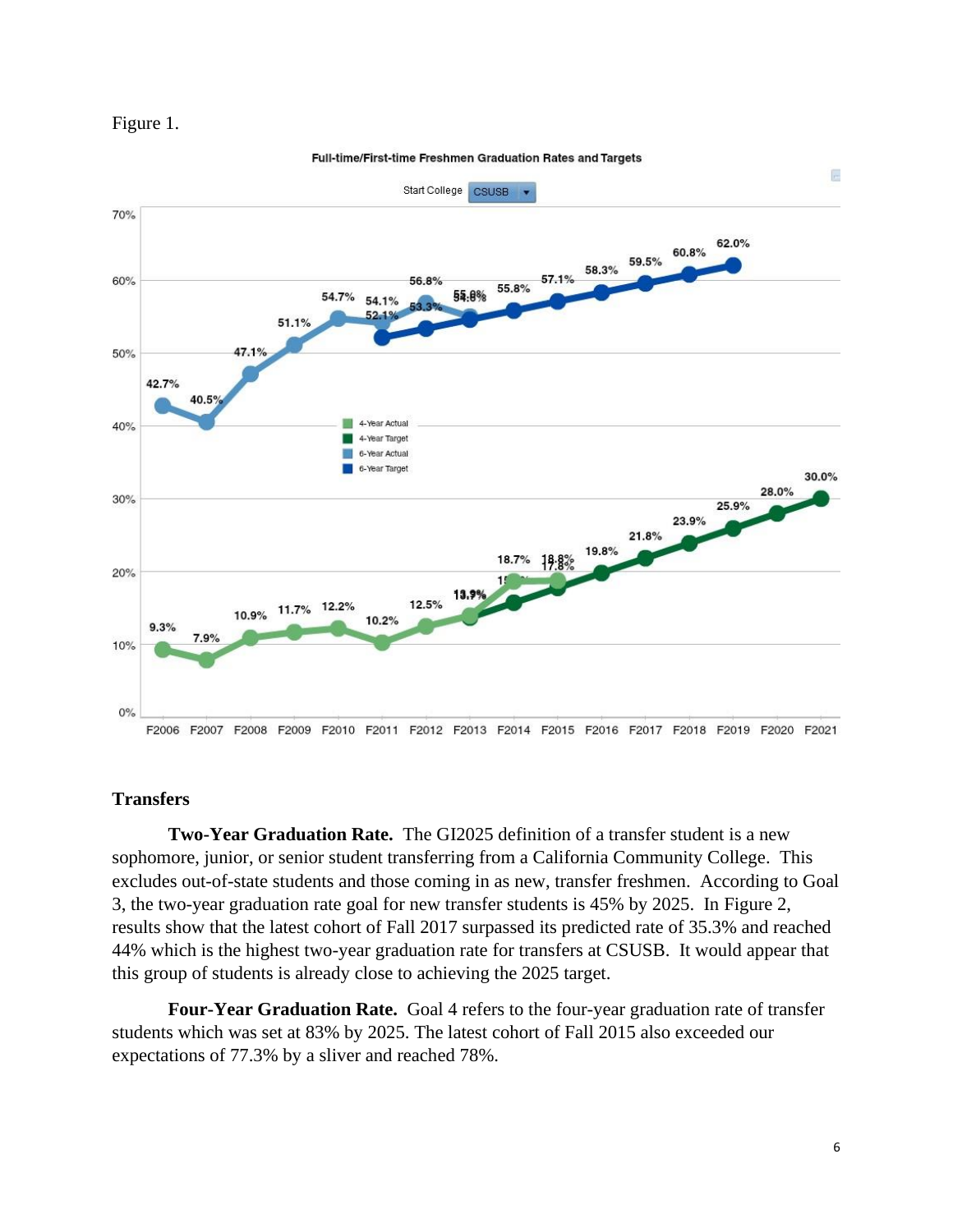

**CCC Transfer Student Graduation Rates (Sophomore and above)** 



### **Equity Gaps in Graduation Rate**

GI2025 at the Chancellor's Office designated a gap of 3% and over as requiring attention. Figure 3 shows a diminished gap in six-year graduation rate between URM and non-URM from 4% (Fall 2012 cohort) to 3% (Fall 2013 cohort). However, the gap between Pell and non-Pell students increased from 3% (Fall 2012 cohort) to 7% (Fall 2013 cohort).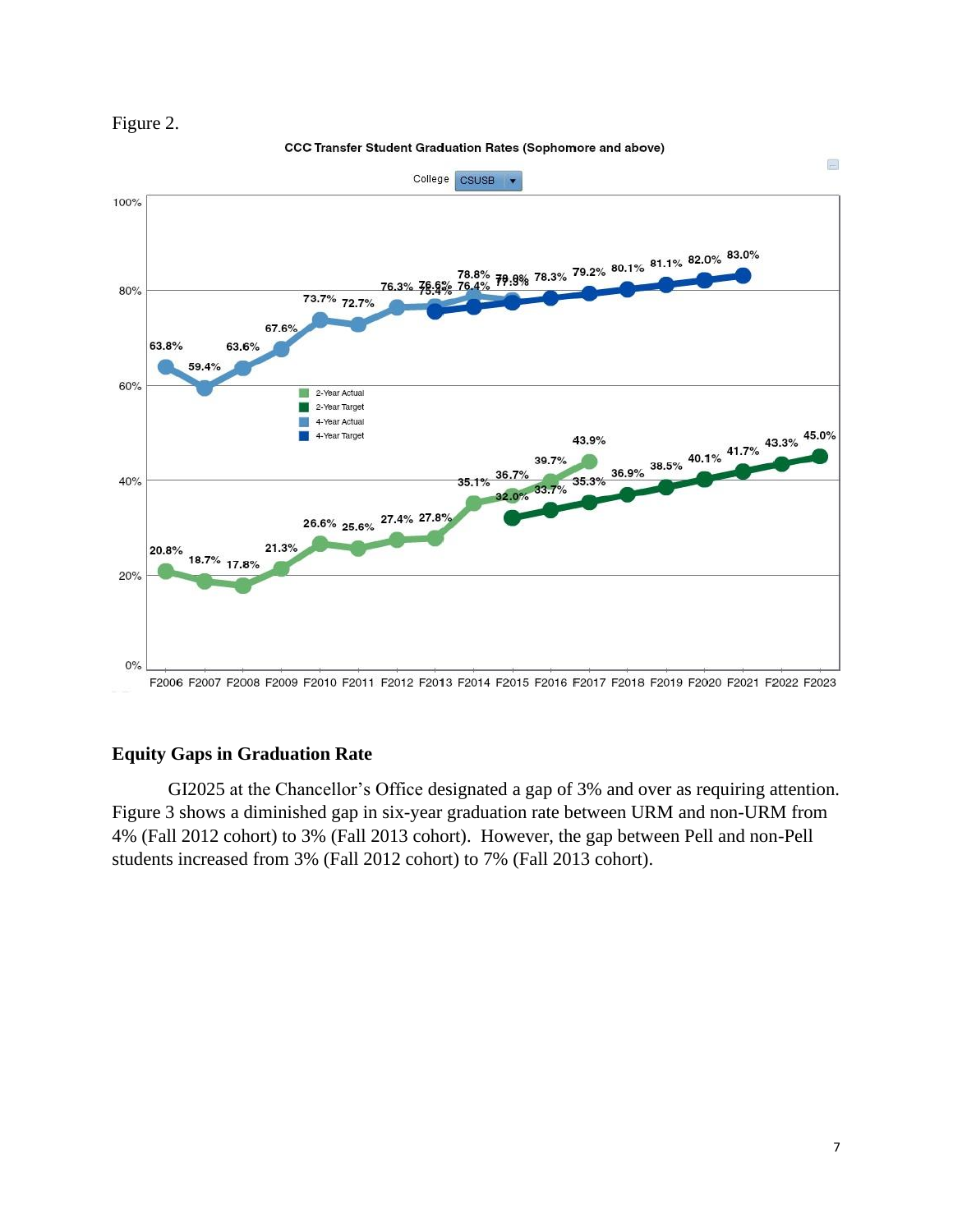



In addition to equity gaps in six-year graduation rate for URM and Pell students, CSUSB identified in their Strategic Plan two other student groups to monitor. Figure 4 shows the equity gap between first-generation and non-first-generation decreased from an 8% (Fall 2012 cohort) gap to 2% (Fall 2013 cohort). The gap between male and female students increased from a 3% (Fall 2012 cohort) gap to 5% (Fall 2013 cohort).

Figure 4.



Equity gaps for transfer students were much less pronounced. Figure 5 shows that there is no gap in four-year graduation rate between URM and non-URM transfer students in their four-year graduation rate for the latest cohort. Pell students were 1% higher than non-Pell students in their four-year graduation rate for the latest cohort.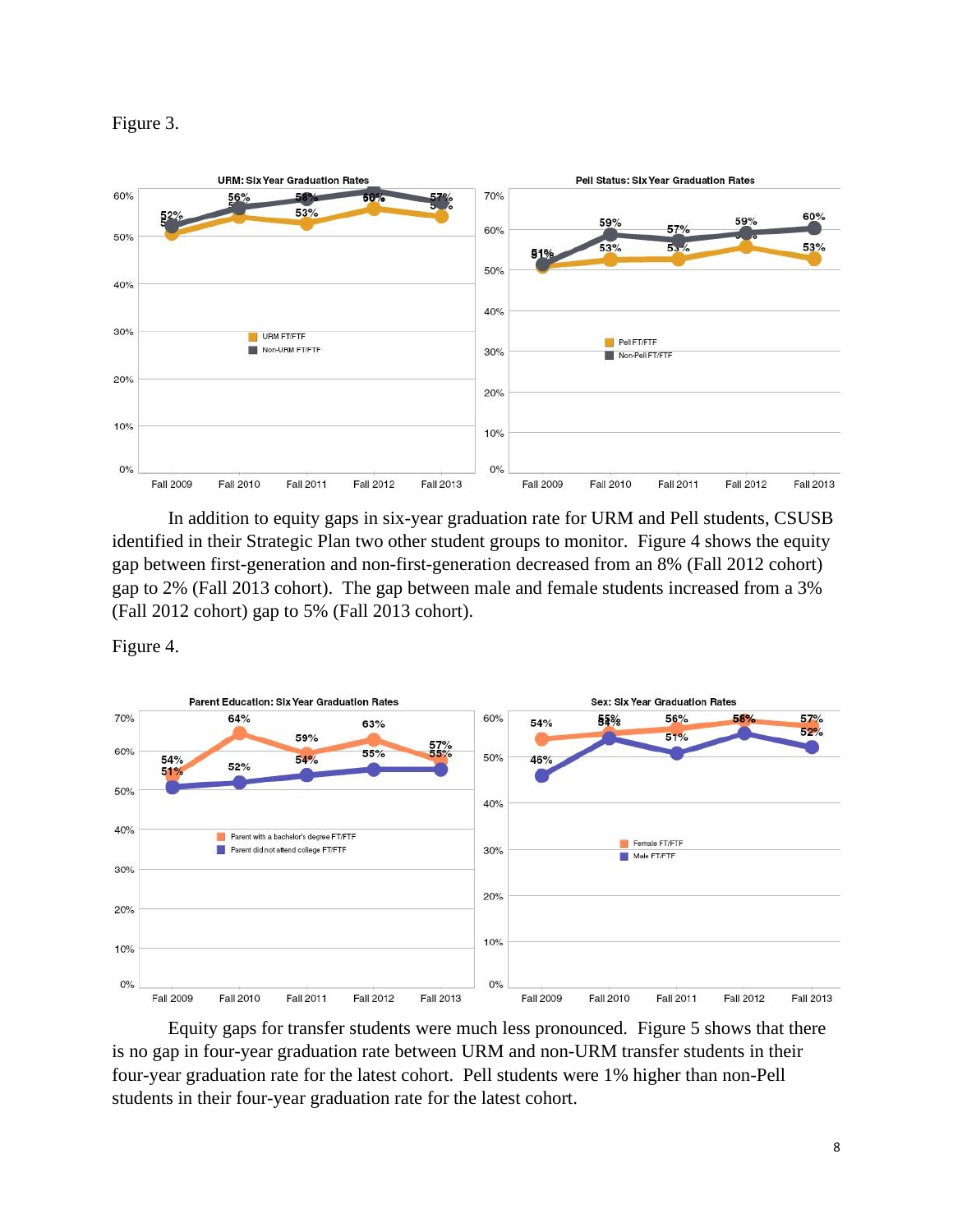



In Figure 6, gaps in four-year graduation rate for first-generation transfer students reversed from a 2% gap with first-generation transfer students (Fall 2014 cohort) being higher to a 2% gap with first-generation transfer students being lower (Fall 2015 cohort). The gap between female and male students decreased from a 3% gap (Fall 2014 cohort) to 1% (Fall 2015 cohort) with female transfer students showing higher four-year graduation rate.





#### **Student Groups and Persisting Equity Gaps**

To further examine equity gaps in various student groups, Table 1 shows four-year graduation rates for first-time, full-time, first year students in the last three years since GI2025 began. In general, all underrepresented student groups improved in the last three years in their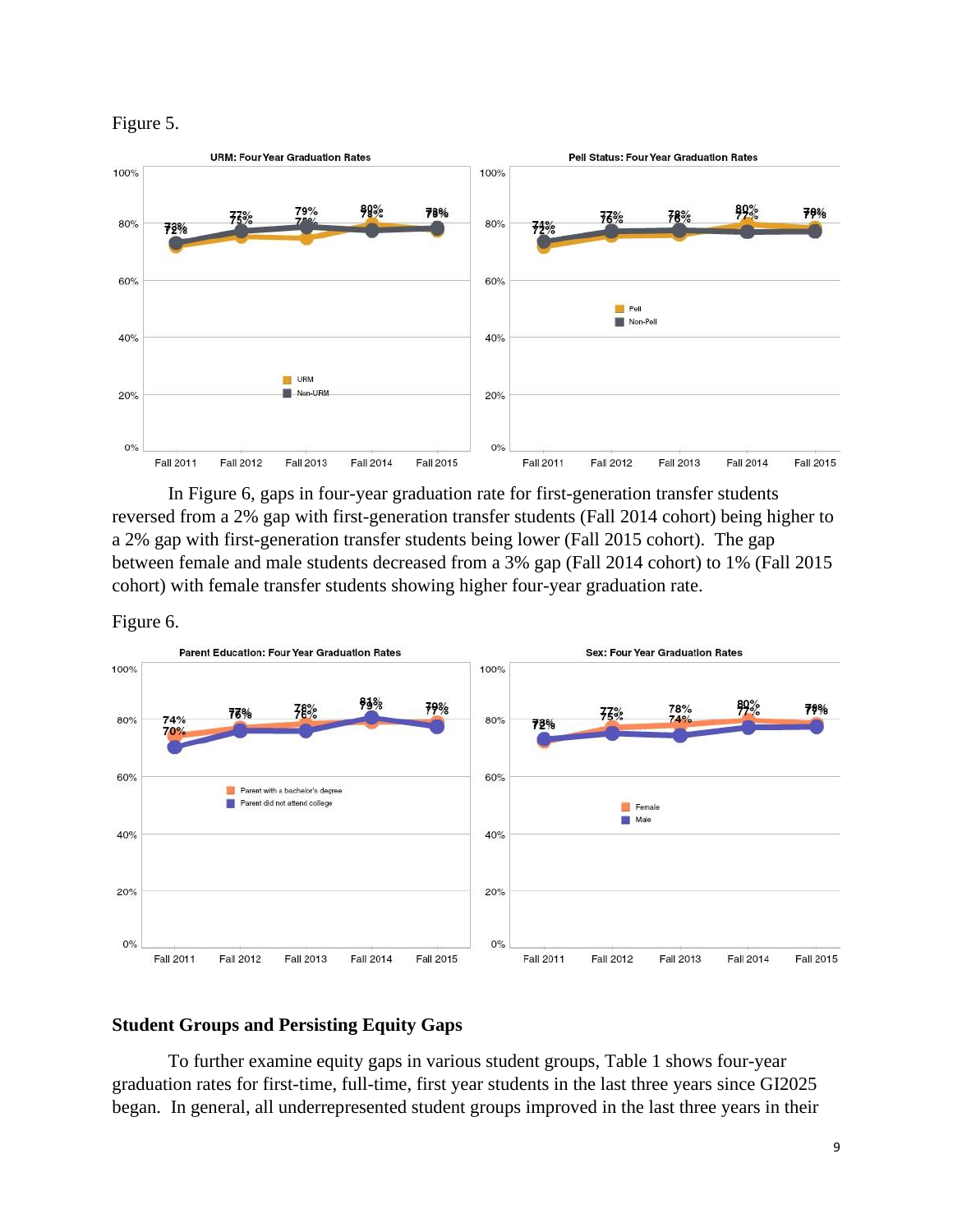four-year graduation rates. Those highlighted in yellow are graduation rates below the overall rates. It appears that African American and Hispanic students, Pell, first-generation, and male students fell below the overall four-year graduation rate which appear to persist into the six-year graduation rate (Table 2). Aside from student groups with small cohort sizes (i.e., Native American and Native Hawaiian/Pacific Island students), the two groups with the lowest four- and six-year graduation rates are for African American and male students.

| First-Time, Full-Time,  |                  | <b>Cohort Size</b> |                  |                  | 4-Year Graduation Rate |                  |     |
|-------------------------|------------------|--------------------|------------------|------------------|------------------------|------------------|-----|
| First Year              | <b>Fall 2013</b> | <b>Fall 2014</b>   | <b>Fall 2015</b> | <b>Fall 2013</b> | <b>Fall 2014</b>       | <b>Fall 2015</b> |     |
| All                     | 2319             | 2654               | 2944             | 14%              | 19%                    | 19%              | 5%  |
| African American        | 126              | 128                | 130              | 6%               | 20%                    | 12%              | 5%  |
| Asian                   | 130              | 172                | 177              | 12%              | 19%                    | 21%              | 9%  |
| Hispanic/Latino         | 1576             | 1832               | 2101             | 13%              | 16%                    | 17%              | 4%  |
| Native American         | 3                | 4                  | 7                | 0%               | 0%                     | 29%              | 29% |
| Native Hawaiian/Pacific | 7                | 8                  | 5                | 14%              | 25%                    | 20%              | 6%  |
| White                   | 247              | 261                | 236              | 17%              | 28%                    | 31%              | 14% |
| Two or More Races       | 71               | 59                 | 78               | 15%              | 20%                    | 21%              | 5%  |
| Pell                    | 1651             | 1782               | 1981             | 11%              | 17%                    | 18%              | 7%  |
| Non-Pell                | 668              | 872                | 963              | 21%              | 23%                    | 21%              | 0%  |
| First Gen               | 1846             | 2087               | 2363             | 13%              | 17%                    | 17%              | 4%  |
| Non-First Gen           | 427              | 522                | 447              | 17%              | 24%                    | 26%              | 10% |
| Female                  | 1472             | 1604               | 1778             | 15%              | 21%                    | 22%              | 6%  |
| Male                    | 847              | 1050               | 1166             | 12%              | 15%                    | 14%              | 3%  |

Table 1

The increase in six-year graduation rate in the last three years has been minimal. Highlighted in yellow were African American and Native Hawaiian students, students who reported two or more races, Pell, first-generation, and male students. Aside from groups with small cohort sizes (i.e., Native American and Native Hawaiian/Pacific Island students), African American students and students who reported two or more races had the two lowest six-year graduation rate.

#### Table 2

| First-Time, Full-Time,  | Cohort Size |                  |           | 6-Year Graduation Rate | Changes in %     |                  |        |
|-------------------------|-------------|------------------|-----------|------------------------|------------------|------------------|--------|
| First Year              | Fall 2011   | <b>Fall 2012</b> | Fall 2013 | <b>Fall 2013</b>       | <b>Fall 2014</b> | <b>Fall 2015</b> |        |
| All                     | 2090        | 2391             | 2319      | 54%                    | 57%              | 55%              | 1%     |
| African American        | 151         | 153              | 126       | 48%                    | 49%              | 46%              | $-2%$  |
| Asian                   | 163         | 140              | 130       | 54%                    | 59%              | 55%              | 1%     |
| Hispanic/Latino         | 1346        | 1642             | 1576      | 53%                    | 56%              | 55%              | 2%     |
| Native American         | 5           | 2                | 3         | 60%                    | 100%             | 67%              | 7%     |
| Native Hawaiian/Pacific | 3           | 7                | 7         | 67%                    | 57%              | 43%              | $-24%$ |
| White                   | 263         | 273              | 247       | 59%                    | 62%              | 55%              | $-3%$  |
| Two or More Races       | 68          | 60               | 71        | 49%                    | 55%              | 51%              | 2%     |
| Pell                    | 1434        | 1644             | 1651      | 53%                    | 56%              | 53%              | 0%     |
| Non-Pell                | 656         | 747              | 668       | 57%                    | 59%              | 60%              | 3%     |
| First Gen               | 1611        | 1899             | 1846      | 52%                    | 55%              | 54%              | 2%     |
| Non-First Gen           | 450         | 442              | 427       | 59%                    | 63%              | 57%              | $-2%$  |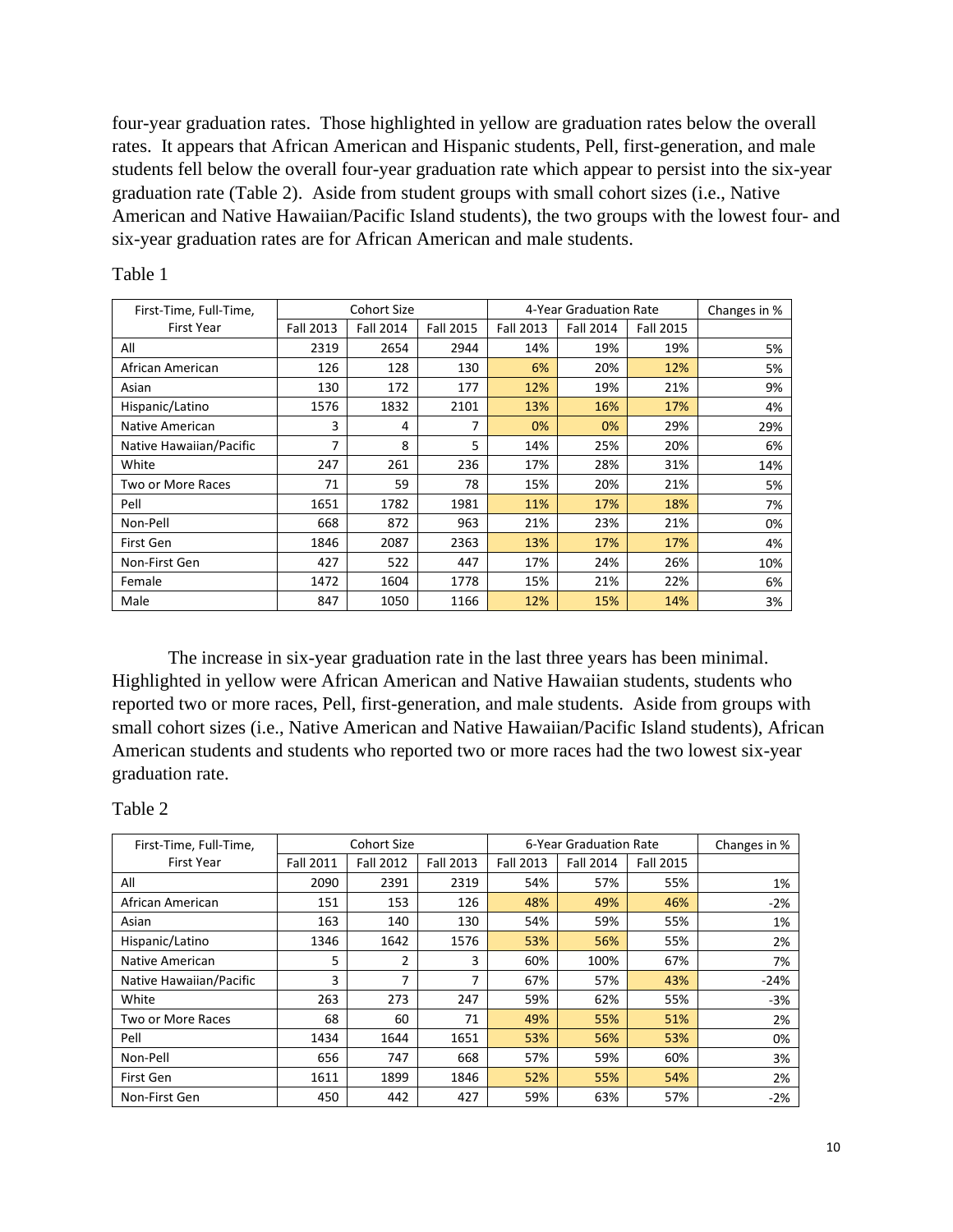| Female | 1 2 2 0<br>1328         | 1481 | 1472 | 56% | 58% | 57% | 1% |
|--------|-------------------------|------|------|-----|-----|-----|----|
| Male   | $\neg \sim \neg$<br>′∪Z | 910  | 847  | 51% | 55% | 52% | 1% |

For transfer students, the two-year graduation rate has increased dramatically in the last three years. It appears that African American, Asian, Hispanic students, and Native American students, non-Pell, non-first-generation, and male students had two-year graduation rate lower than overall (Table 3). The two student groups that had the lowest two-year graduation rate were African American and Asian students.

#### Table 3

|                         |                  | <b>Cohort Size</b> |                  | 2-Year Graduation Rate |           |           | Changes in % |
|-------------------------|------------------|--------------------|------------------|------------------------|-----------|-----------|--------------|
| <b>New Transfers</b>    | <b>Fall 2015</b> | <b>Fall 2016</b>   | <b>Fall 2017</b> | <b>Fall 2015</b>       | Fall 2016 | Fall 2017 |              |
| All                     | 2331             | 2387               | 2176             | 37%                    | 40%       | 44%       | 7%           |
| African American        | 118              | 148                | 108              | 29%                    | 43%       | 40%       | 11%          |
| Asian                   | 128              | 115                | 101              | 34%                    | 32%       | 40%       | 5%           |
| Hispanic/Latino         | 1261             | 1414               | 1219             | 38%                    | 41%       | 43%       | 5%           |
| Native American         | 6                | 10                 | 8                | 17%                    | 60%       | 25%       | 8%           |
| Native Hawaiian/Pacific | 2                | 8                  | 5                | 0%                     | 38%       | 60%       | 60%          |
| White                   | 475              | 409                | 407              | 38%                    | 39%       | 49%       | 11%          |
| Two or More Races       | 83               | 63                 | 72               | 30%                    | 37%       | 46%       | 16%          |
| Pell                    | 1545             | 1586               | 1414             | 36%                    | 39%       | 44%       | 8%           |
| Non-Pell                | 786              | 801                | 762              | 37%                    | 40%       | 43%       | 5%           |
| First Gen               | 1609             | 1746               | 1614             | 39%                    | 41%       | 45%       | 7%           |
| Non-First Gen           | 422              | 456                | 418              | 33%                    | 40%       | 41%       | 7%           |
| Female                  | 1373             | 1427               | 1311             | 38%                    | 41%       | 46%       | 8%           |
| Male                    | 958              | 960                | 865              | 35%                    | 38%       | 41%       | 6%           |

For four-year graduation rate, Table 4 shows that African American and Native American students, those who reported two or more races, non-Pell, and male students had four-year graduation rate below overall. After removing those with small cohort sizes (i.e., Native American and Native Hawaiian/Pacific Island students), the two groups with the lowest two-year graduation rates are African American and Asian students. For four-year graduation rates, the two lowest groups are African American students and those who reported two or more races.

#### Table 4

| New Transfers           |                  | Cohort Size      |                  | 4-Year Graduation Rate | Changes in %     |                  |        |
|-------------------------|------------------|------------------|------------------|------------------------|------------------|------------------|--------|
|                         | <b>Fall 2013</b> | <b>Fall 2014</b> | <b>Fall 2015</b> | Fall 2013              | <b>Fall 2014</b> | <b>Fall 2015</b> |        |
| All                     | 1826             | 2138             | 2331             | 77%                    | 79%              | 78%              | 1%     |
| African American        | 121              | 137              | 118              | 66%                    | 71%              | 69%              | 3%     |
| Asian                   | 113              | 90               | 128              | 83%                    | 76%              | 78%              | $-5%$  |
| Hispanic/Latino         | 895              | 1140             | 1261             | 76%                    | 81%              | 79%              | 3%     |
| Native American         | 4                | 5                | 6                | 100%                   | 100%             | 67%              | $-33%$ |
| Native Hawaiian/Pacific | 5                | 5                | 2                | 100%                   | 100%             | 100%             | 0%     |
| White                   | 456              | 496              | 475              | 77%                    | 79%              | 81%              | 4%     |
| Two or More Races       | 47               | 52               | 83               | 74%                    | 77%              | 72%              | $-2%$  |
| Pell                    | 1232             | 1411             | 1545             | 76%                    | 80%              | 78%              | 2%     |
| Non-Pell                | 594              | 727              | 786              | 78%                    | 77%              | 77%              | 0%     |